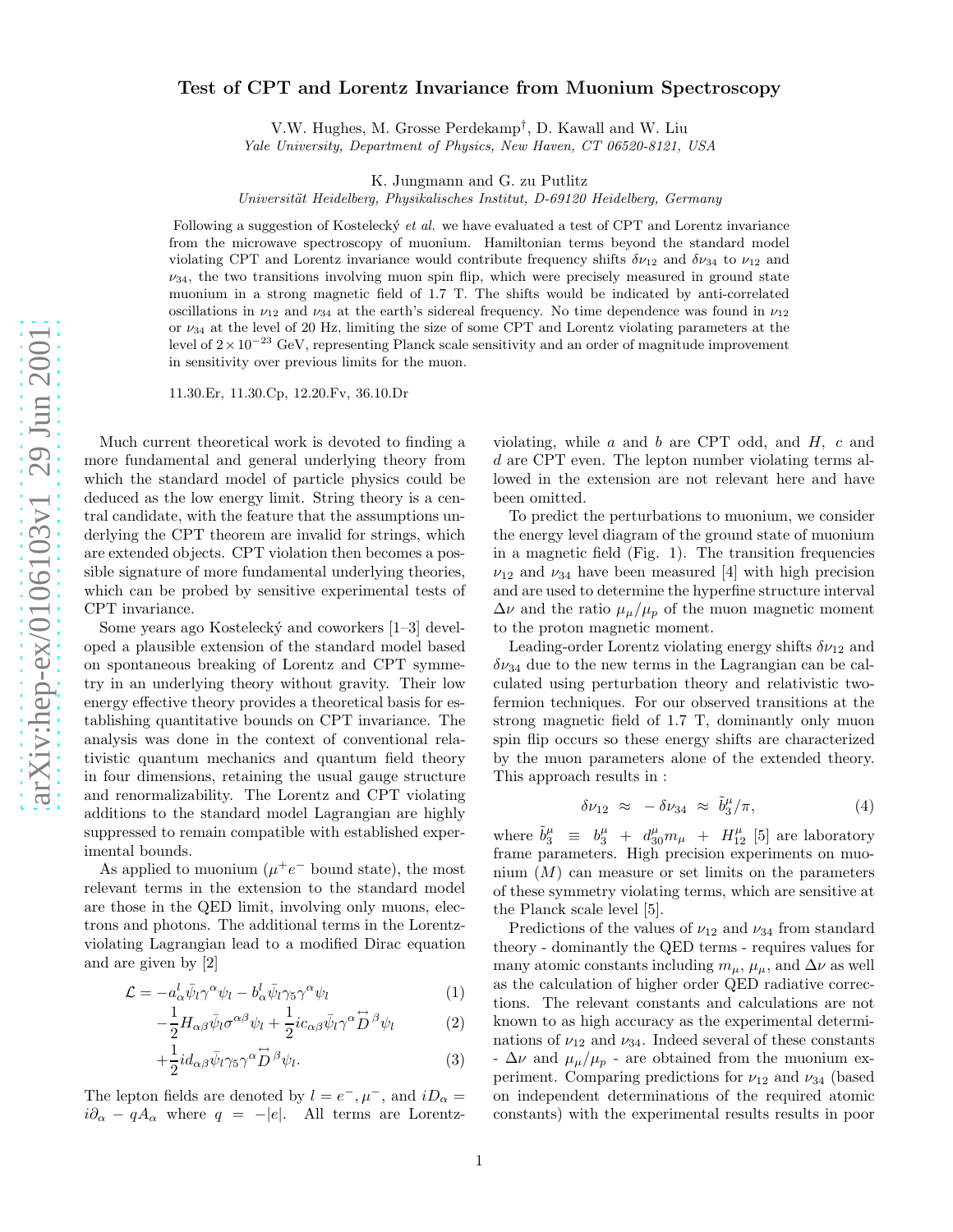sensitivity to the non-standard model energy shifts  $\delta \nu_{12}$ and  $\delta\nu_{34}$ .

However, the theory with CPT and Lorentz violation involves spatial components in a celestial frame of reference, and since the laboratory rotates with the earth, these spatial components vary with time, and consequently the experimentally observed  $\nu_{12}$  and  $\nu_{34}$  may oscillate about a mean value at the earth's sidereal frequency  $\Omega = 2\pi/23$  hr 56 m with amplitudes  $\delta\nu_{12}$  and  $\delta\nu_{34}$ . No such signal would be obtained from the standard model. In the non-rotating celestial frame of reference with equatorial axes  $\{\hat{X}, \hat{Y}, \hat{Z}\}$  where  $\hat{Z}$  is oriented along the earth's rotational North Pole, an experimental constraint on  $\delta\nu_{12}$  implies [5]

$$
\frac{1}{\pi}|\sin\chi|\sqrt{\left(\tilde{b}_X^{\mu}\right)^2+\left(\tilde{b}_Y^{\mu}\right)^2} \leq \delta\nu_{12} \tag{5}
$$

in which  $\chi \sim 90^{\circ}$  is the angle between  $\hat{Z}$  and the quantization axis defined by the laboratory magnetic field at Los Alamos where the muonium experiment was performed. The transformation from the lab frame quantity  $\tilde{b}_3^{\mu}$  to the non-rotating celestial frame quantities  $\tilde{b}_J^{\mu}$ (where  $J = X, Y, Z$ ) is given by

$$
\tilde{b}_3^{\mu} = \tilde{b}_Z^{\mu} \cos \chi + (\tilde{b}_X^{\mu} \cos \Omega t + \tilde{b}_Y^{\mu} \sin \Omega t) \sin \chi. \quad (6)
$$

The non-rotating frame quantities,  $\tilde{b}^{\mu}_{J}$  are defined by  $\tilde{b}^{\mu}_{J} \equiv$  $b_J^{\mu} + m_{\mu}d_{J0}^{\mu} + \frac{1}{2}\epsilon_{JKL}H_{KL}^{\mu}$  [5]. The experiment has poor sensitivity to the celestial frame parameter  $\tilde{b}^{\mu}_{Z}$ , but ideal sensitivity to the pair  $\tilde{b}^{\mu}_X$  and  $\tilde{b}^{\mu}_Y$ .

The sum of the transition frequencies,  $\nu_{12} + \nu_{34}$ , is equal to the ground state hyperfine splitting,  $\Delta \nu$ , and since we expect (see Eqn.4)  $\delta \nu_{12} + \delta \nu_{34} \approx 0$ , no sidereal variation is expected in the hyperfine interval. At the high field strengths of this experiment, the difference in transition frequencies  $\nu_{12} - \nu_{34}$  is almost proportional to the magnetic moment of the muon. By looking for a sidereal variation in the difference  $\delta \nu_{12} - \delta \nu_{34} \approx 2 \tilde{b}_3^{\mu}/\pi$ , we are essentially probing a possible sidereal variation of the magnetic moment of the muon (while the g factor remains constant).

The accurate measurements of  $\nu_{12}$  and  $\nu_{34}$  were done in a microwave magnetic resonance experiment [4]. Muonium was formed by electron capture by muons stopping in a krypton gas target. Resonance lines were observed by varying the magnetic field with fixed microwave frequency and by varying the microwave frequency with fixed magnetic field. A line narrowing technique was used involving observation of a transition signal only from  $M$  atoms which have lived considerably longer than  $\tau_{\mu} \sim 2.2 \mu s$  (Fig. 2). The values reported for  $\nu_{12}$  and  $\nu_{34}$  at a magnetic field strength corresponding to a free proton precession frequency of 72.320 000 MHz were

$$
\nu_{12}(\exp) = 1\ 897\ 539\ 800\ (35)\ \text{Hz (18 ppb)},\tag{7}
$$

$$
\nu_{34}(\exp) = 2\ 565\ 762\ 965\ (43)\ Hz\ (17\ ppb) \tag{8}
$$

in which one standard deviation errors include both statistical and systematic errors. To search for a time dependence of  $\nu_{12}$  and  $\nu_{34}$ , we have employed the following algorithm. Data from each resonance line run (each lasting about half an hour) are fit at the measured magnetic field strength and Kr pressure to determine provisional line centers for  $\nu_{12}$  and  $\nu_{34}$ . These line centers were then transformed to their values in a magnetic field strength corresponding to a free proton precession frequency of 72.320 000 MHz. The data were taken at Kr pressures of 0.8 and 1.5 atm, so the line centers were corrected for a small quadratic pressure shift, and then were extrapolated linearly to their values at zero pressure, using a pressure shift coefficient determined from the data. Line centers for  $\nu_{12}$  and  $\nu_{34}$  obtained in this way were then grouped as a function of sidereal time, where time zero has been set as the time in 1995 when we obtained our first data.

Non-zero values for  $\delta\nu_{12}$  and  $\delta\nu_{34}$  could arise from systematic effects which lead to variations in the parameters affecting the line centers - particularly variations having a period of  $\approx 24$  hr. Principal concerns are possible daynight variations of the magnetic field strength, and of the density and temperature of the Kr gas.

Day-night variations of several ◦C in the temperature of the experimental hall lead to oscillations in the magnetic field strength of the persistent-mode superconducting solenoid of  $\leq 1$  ppm. Changes of 0.05 ppm in the field strength were easily resolved, and the oscillation's effects on the line centers were accounted for in extracting the line centers. Temperature changes also affected the diamagnetic shielding constant of the water in the NMR probes used to monitor the field (the probes were not temperature-stabilized, but were in good thermal contact with the microwave cavity which was temperaturestabilized to 0.1  $\degree$ C). The maximum conceivable 2  $\degree$ C day-night changes in water temperature would change the NMR frequencies by 0.02 ppm, leading to errors in the line centers of about 2.5 Hz; of opposite sign for  $\nu_{12}$ and  $\nu_{34}$ . This potential effect is well below the statistical sensitivity for sidereal variations of 12 to 15 Hz.

The effect on these data of the variation of Kr pressure with time has been evaluated. The front end window to the Kr stopping target was of 3 mil mylar, and flexed with day-night variations of the external atmospheric pressure. This induced fractional day-night oscillations in the Kr gas target pressure which were measured to be about  $2.5 \times 10^{-4}$ . Through pressure shift coefficients of about -16.5 kHz/atm for  $\nu_{12}$  and -19.5 kHz/atm for  $\nu_{34}$ , the resulting shifts in the line centers (typically 7.5 Hz in  $\nu_{34}$  and 6 Hz in  $\nu_{12}$ ) were automatically accounted for in performing the linear extrapolation to zero pressure, and should not contribute any significant time variation to  $\nu_{ij}$ . The pressure shift coefficients depend on the average velocities of the atoms, and so are functions of temperature. The fractional changes in the transition frequencies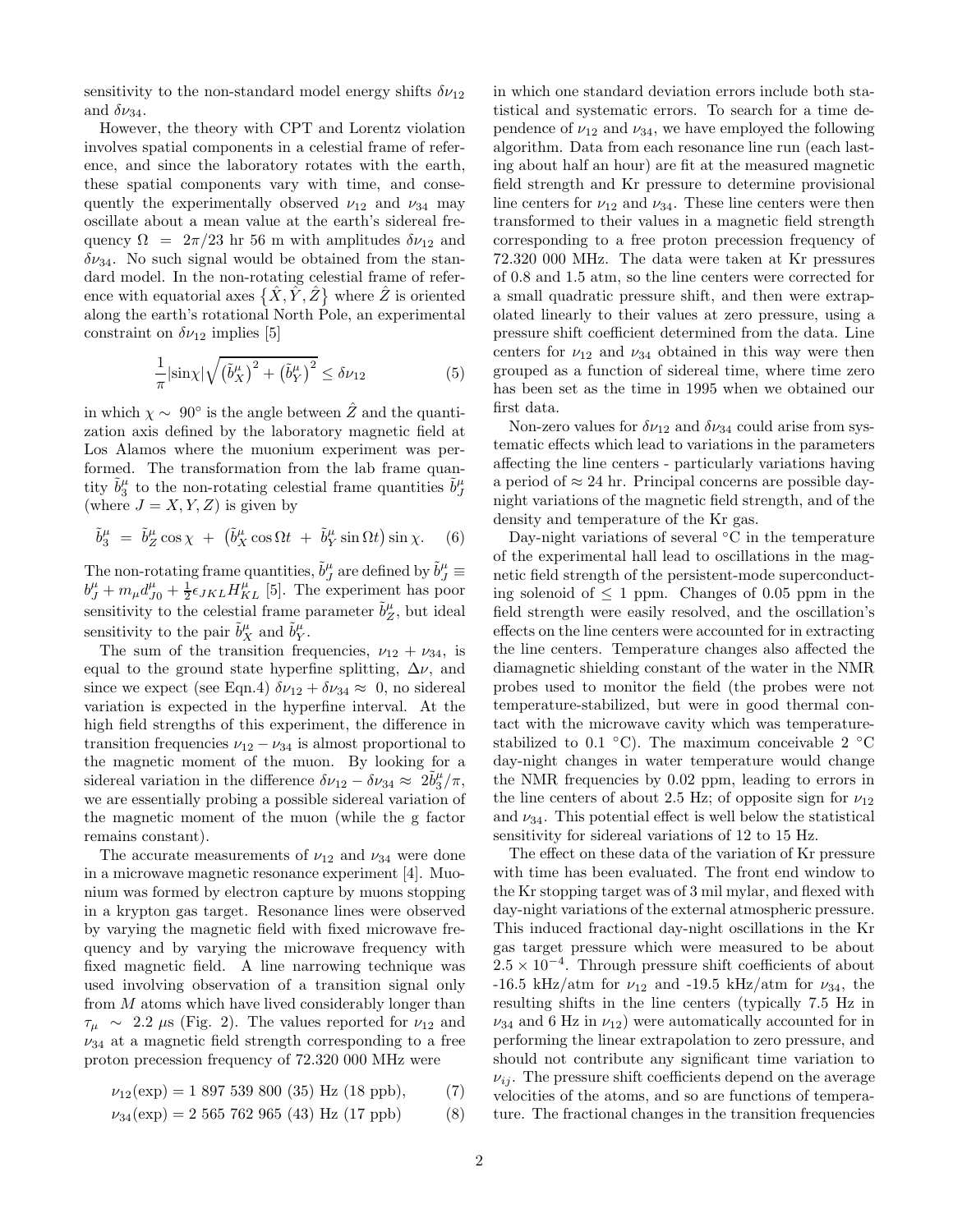with temperature (measured in hydrogen and its isotopes [6]) are roughly  $1 \times 10^{-11}$  °C<sup>-1</sup>Torr<sup>-1</sup>. Given the temperature stability of the Kr gas of about 0.1 ◦C, temperature dependent errors in the extrapolation of the line centers to their vacuum values would be limited to a few Hz, well below the statistical sensitivity of our test.

Other potential concerns involve the two frequency references used in the experiment - the proton precession frequency forming the basis of the magnetic field determination, and the Loran-C 10 MHz frequency reference used for the NMR and microwave frequency synthesizers. The Loran-C standard is based on hyperfine transitions in Cs with  $m_F=0$ , and so is insensitive to any preferred spatial orientation, and would not introduce a signature for Lorentz violation into the spectroscopic measurements. Time dependent gravitational red or blue shifts of the frequency standard, caused by tidal distortions of the earth, are below the  $10^{-16}$  level and too small to be seen. Finally, bounds on clock comparisons of  $199$ Hg and  $133$ Cs [7,8] place limits on the Lorentz violating energy shifts in the precession frequency of a proton of  $10^{-27}$  GeV, which imply the NMR measurements are free of shifts well below the Hz level.

All the data obtained in 1995 and 1996 are plotted as a function of time measured as a function of a sidereal day in Fig. 3, where twelve points at  $\approx 2$  hr. intervals are plotted, and the vertical scale is in Hz. The data for  $\nu_{12}$  and  $\nu_{34}$  were fit separately by the functions

$$
\nu_{ij}(t) = \langle \nu_{ij} \rangle + \delta \nu_{ij} \sin(2\pi t + \phi_{ij}) \tag{9}
$$

where  $t$  is the time in sidereal days, and the fit parameters are  $\langle \nu_{ii} \rangle$ , the amplitude of the possible time variation  $\delta \nu_{ij}$ , and the phase  $\phi_{ij}$  (where no phase relation was assumed between  $\nu_{12}$  and  $\nu_{34}$ ). The amplitudes for  $\delta\nu_{12}$ and  $\delta\nu_{34}$  are consistent with zero,  $-4\pm13$  Hz and  $-13\pm15$ Hz respectively.

As stated above, the theory being tested requires  $\delta\nu_{12} \approx -\delta\nu_{34}$ . A plot of  $\nu_{12} - \nu_{34}$  versus sidereal time is shown in Figure 4, and fit for a sinusoidal variation (as in Eqn.9) where a common phase is assumed between  $\nu_{12}$  and  $\nu_{34}$ . The data exhibit no variation with time within  $\pm 20$  Hz, which corresponds to a 68% confidence level (one sigma) limit on the non-rotating frame components (see Eqn. 4)

$$
\sqrt{\left(\tilde{b}_X^{\mu}\right)^2 + \left(\tilde{b}_Y^{\mu}\right)^2} \le 2 \times 10^{-23} \text{ GeV}.
$$
 (10)

The figure of merit of these results as a test of CPT violation is taken as

$$
2\sqrt{\left(\tilde{b}_{X}^{\mu}\right)^{2} + \left(\tilde{b}_{Y}^{\mu}\right)^{2}}/m_{\mu} \lesssim \frac{2\pi \left|\delta\nu_{12}\right|}{m_{\mu}} \approx 5 \times 10^{-22}. (11)
$$

The limits on  $\delta\nu_{34}$  and  $\delta(\nu_{34} - \nu_{12})$  yield similar values. Other choices for the denominator in the figure of merit such as  $\nu_{ij}$  or  $\Delta \nu$  are inappropriate since the former are B

field dependent, and the latter is not a fundamental property of the muon. It is natural to take the muon mass as the basic energy scale since it is an input parameter of the standard model from which the atomic properties are derivable. The ratio of Lorentz and CPT violating deviations of muonium energy levels to the muon mass might be expected to be suppressed by the ratio of the low-energy (standard model) scale to the Planck scale of the underlying theory [9]. In this context the result achieved here,  $5 \times 10^{-22}$ , is comparable to the dimensionless scaling factor  $m_{\mu}/M_P \sim 10^{-20}$ .

Bounds on a different linear combination of the muon parameters  $b_J^{\mu}, d_{J0}^{\mu}$ , and  $H_{KL}^{\mu}$  than from muonium can also be obtained from precision measurements of the anomalous magnetic moment of the muon  $a_{\mu} = (g_{\mu} - 2)/2$ [5], where one can search for sidereal variations of the anomalous precession frequency  $\omega_a^{\mu}$  (the difference between spin and cyclotron frequencies). Also, the parameter  $\tilde{b}^{\mu}_{Z}$ , which is not tested in the latest muonium experiment, is bound at the level of  $10^{-22}$  GeV by the measurements of the anomalous precession frequencies  $\omega_a^{\mu}$  of  $\mu^+$  and  $\mu^-$  measured at CERN and BNL [5,10]. Further improvements in the Lorentz and CPT violating parameters for the muon, coming from muonium, will require higher intensity muon sources, as the uncertainties are predominantly statistical.

In conclusion, no unambiguous violation of CPT or Lorentz invariance has been observed although tests have been done on many systems since 1960 [11]. The results presented here represent Planck scale sensitivity, and are an order of magnitude improvement in sensitivity over previous limits on the muon parameters of the theory. They also represent the first test for sidereal variations in the 2nd generation of leptons, where Lorentz and CPT violating effects may be enhanced [5]. Higher sensitivity tests as well as tests on different physical systems will surely be made [3,12].

We thank V.A. Kostelecký for helpful discussions, and the U.S. DOE and BMBF (Germany) for supporting this research.

- † Current Address : Riken-BNL Research Center, Upton, NY 11973, USA
- [1] V.A. Kostelecký and R. Potting: Nucl. Phys. **B359**, 545 (1991); Phys. Lett. B381, 389 (1996)
- [2] D. Colladay and V.A. Kostelecký: Phys. Rev. D55, 6760 (1997); Phys. Rev. D58, 116002 (1998)
- [3] CPT and Lorentz Symmetry, ed. V.A. Kostelecký (World Scientific, Singapore, 1999)
- W. Liu et al.: Phys. Rev. Lett. **82**, 711 (1999)
- [5] R. Bluhm, V.A. Kostelecký, and C.D. Lane: Phys. Rev. Lett. 84, 1098 (2000)